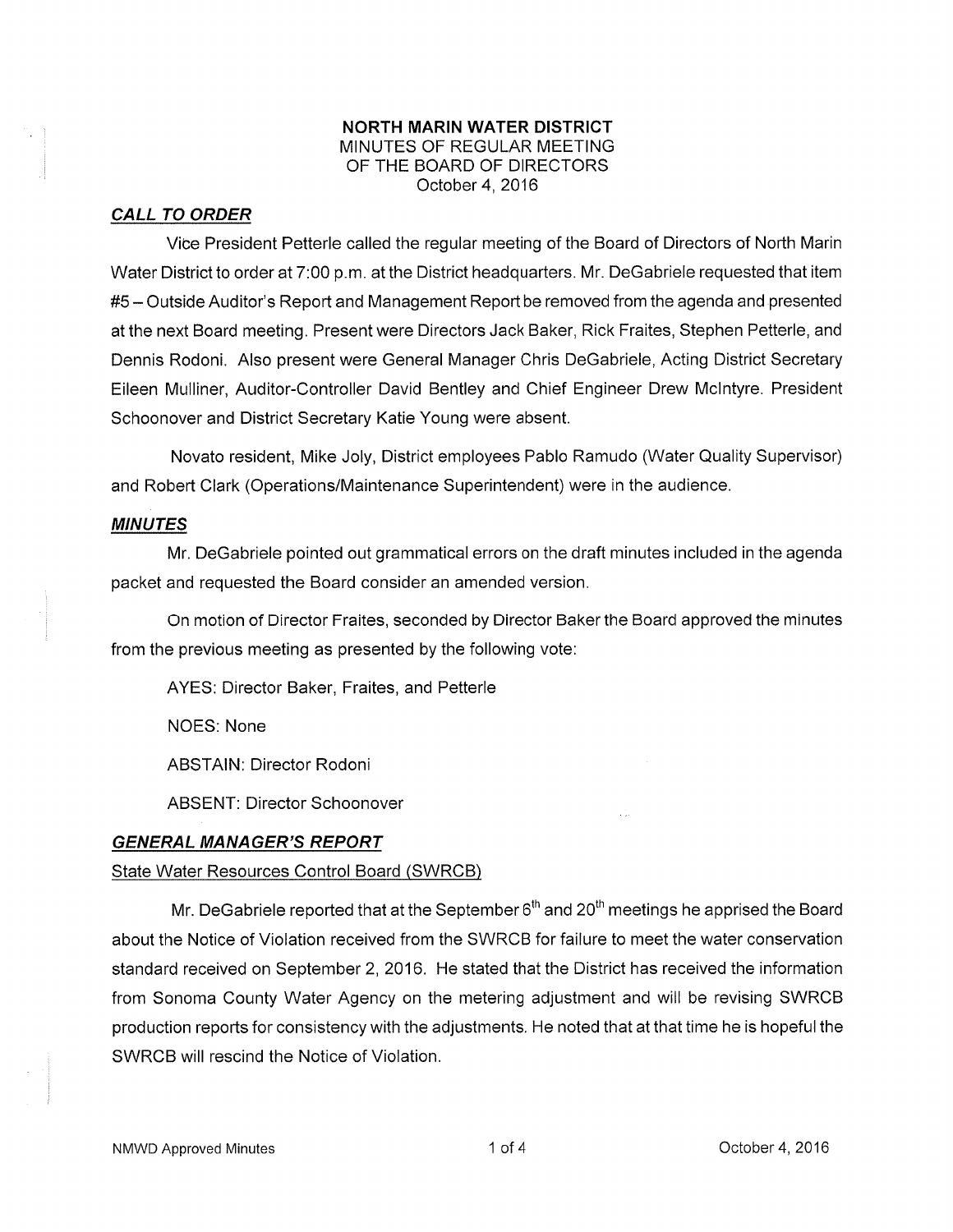## Marin Conservation League

Mr. DeGabriele advised the Board that he is speaking at the Marin Conservation League meeting next Thursday, October 13th on North Bay water issues such as the Russian River, drought, North Bay Water Reuse Authority and Bay Area Regional Reliability.

## OPEN TIME

Vice President Petterle asked if anyone in the audience wished to bring up an item not on the agenda and the following item was discussed:

Mr. Joly inquired about Director Schoonover's absence from the meeting and was informed that he is under the weather.

### STAFF / DIRECTORS'REPORIS

Vice President Petterle asked if staff or Directors wished to bring up an item not on the agenda and the following item was discussed:

Mr. Ramudo informed the Board that the Environmental Working Group is issuing an update of their national tap water database now including recent data on water supplies with hexavalent chromium (also known as chromium-6 or Cr-6). He stated that the District test results are included with other U.S. water providers in the database. He noted that Cr-6 is included on the EPA's Unregulated Contaminant Monitoring List and samples must be tested every three years and Cr-6 is commonly found in groundwater. Mr. Ramudo informed the Board that for the District it is found in very, very low concentrations which are not believed to be a health concern. He advised the Board that one customer has inquired about the constituent and a detailed verbal explanation was provided in response.

#### ACTION CALENDAR

### **OUTSIDE AUDITOR'S 2015 REPORT AND MANAGEMENT PLAN**

This item was removed from tonight's agenda and postponed until the following North Marin Water District Board meeting on October 18,2016.

## INFORMATION ITEMS

# FOURTH QUARTER FY15/16 - WATER QUALITY REPORT W/ QUARTERLY BACTERIOLOGICAL MONITORING REPORT

Mr. Ramudo provided the Board with the FY15116 Water Quality Reporl. He noted that there was some algae bloom in Stafford Lake, but no large issues and that most of the water inputs were from larger creeks due to low rainfall. He advised the Board that there were no coliform positive samples in Novato and that the Gallagher well had been shut off early in the year due to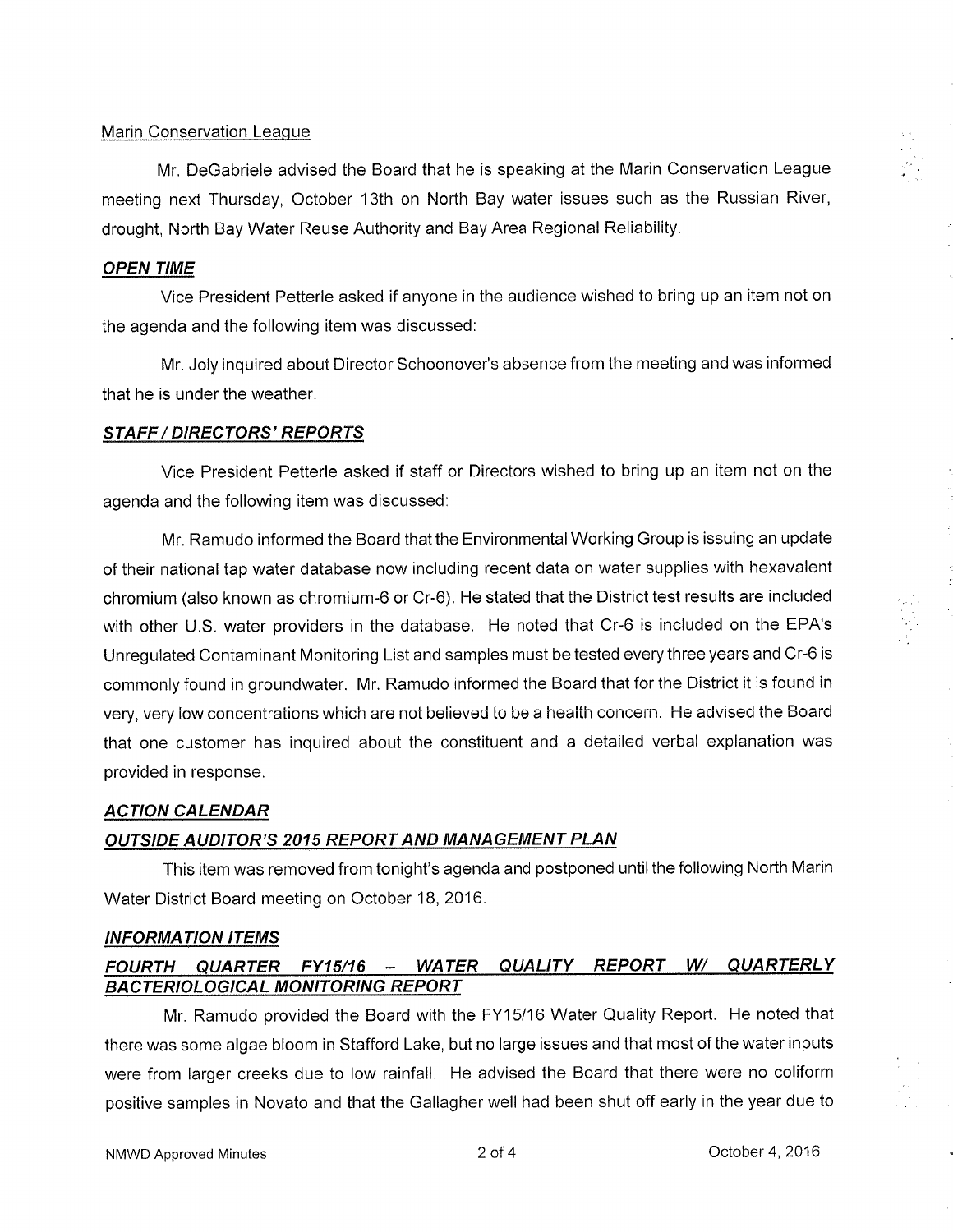bacteria detection. Mr. Ramudo stated that the District was able to shift to another source with the Coast Guard Well #4 until the bacteria was cleared in the Gallagher well. He informed the Board that there was one total coliform positive sample in PRE #4 and advised that the chlorine level may have been low and that the problem was resolved.

Director Rodoni asked how the bacteria got removed from the raw water well supply. Mr' Ramudo replied that the presence of coliform bacteria is an indicator of possible water quality problem in the supply which can be removed in the Point Reyes Treatment Plant process. He stated that the District has the advantage of multiple sources of supply so the well was taken off line, flushed for a period of time then allowed to rest and resampled. He noted that the process is repeated as necessary until the indicator bacteria is no longer present.

#### NBWRA UPDATE \_ SEPTEMBER 19. 2016

Mr. Mclntyre provided a summary of the North Bay Water Reuse Authority meeting and reporled that NBWRA participants have enjoyed a cost/benefit ratio of 4'.1 by participating in the regional Recycled Water grant funding program and that the District's cost/benefit ratio has been 6:1, thus some program contribution adjustment will be necessary in the future to maintain a level playing field of cost for all NBWRA Phase 1 participants.

#### TAC MEETING - OCTOBER 3, 2016

Mr. DeGabriele provided the Board with a report on the Technical Advisory Committee meeting held October 3rd. He stated that Lake Mendocino holds approximately 56,0004F and is at 90% off the target storage curve and Lake Sonoma holds over 212,000AF at 87% of the water supply pool. He informed the Board that water production among all the Sonoma Marin Saving Water Partnership members is down 22% compared to the State's 2013 Benchmark from June 2015 through August 2016.

#### NBWA MEETING - OCTOBER 7, 2016

Director Baker advised that he would attend and represent the District at the North Bay Water Advisory meeting this Friday, October 7th.

#### MISCELLANEOUS

The Board received the following miscellaneous information: Disbursements, MPWA Trench Standards - Request for New Comment Period and Implementation of GASB 68 - Pensions.

Mr. DeGabriele advised the Board of the response from the Town of Tiburon on the trench standards.